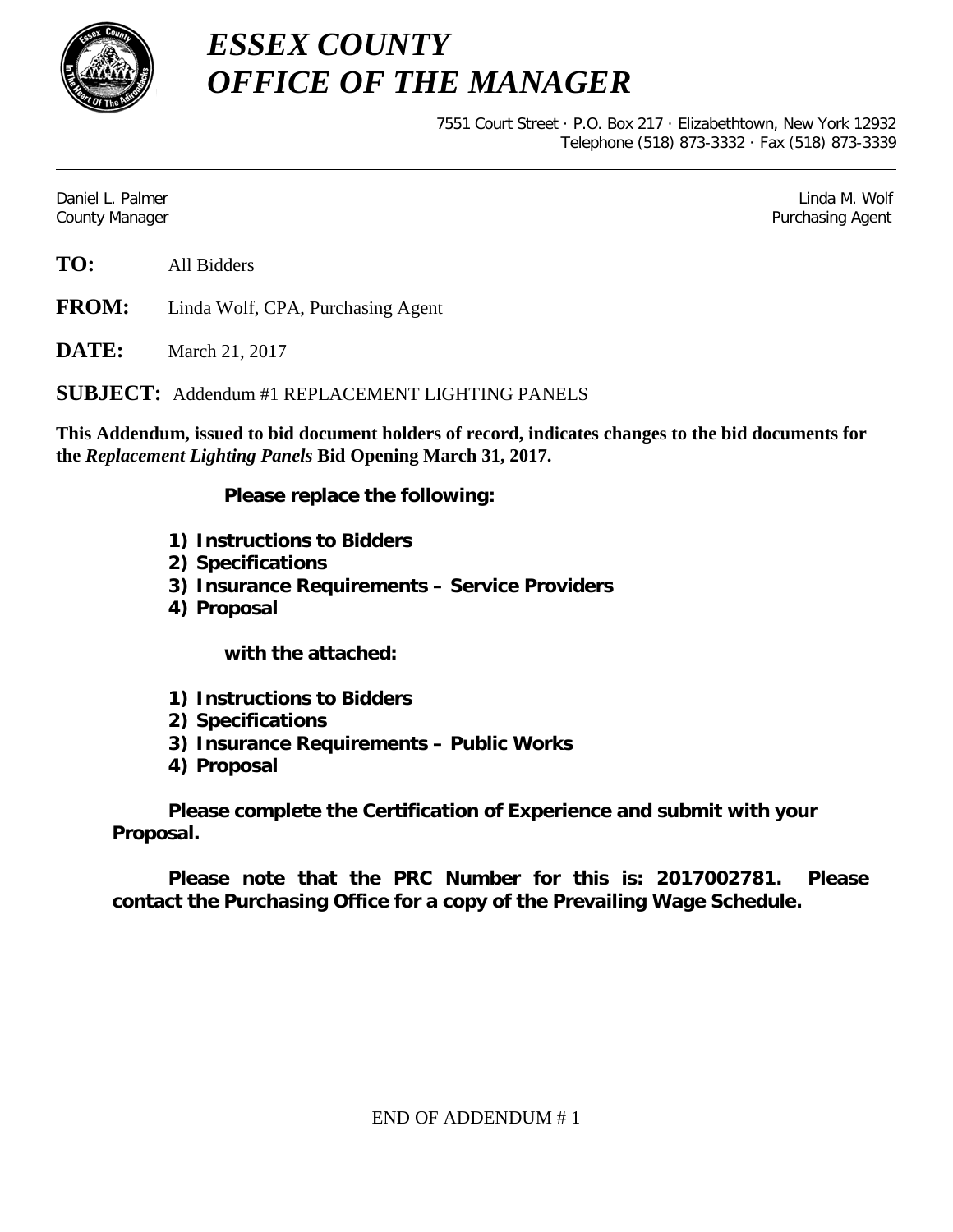#### INSTRUCTIONS TO BIDDERS

Attention of the bidders is particularly called to the requirements as to the conditions of employment to be observed and minimum wage rates under the Contract.

All bids shall be submitted on the bid sheets included in the package, and no other forms shall be accepted.

Essex County reserves the right to reject any and all bids not considered to be in the best interest of Essex County, and to waive any technical or formal defect in the bids which is considered by Essex County to be merely irregular, immaterial, or unsubstantial.

In addition to bid sheets, the bidder shall submit executed non-collusion bid certificates signed by the bidder or one of its officers as required by the General Municipal Law Sec. 103d. The bidder shall also submit an executed certificate of compliance with the Iran Divestment Act signed by the bidder or one of its officers as required by the General Municipal Law Sec. 103g.

A Contract awarded pursuant to this notice shall be subject to the provisions of Sections 103-1, 103-b, 103-d and 103-g of the General Municipal Law.

Essex County affirmatively states that in regard to any contract entered into pursuant to these instructions, without regard to race, color, sex, religion, age, national origin, disability, sexual preference or Vietnam Era veteran status, disadvantaged and minority or women-owned business enterprises will be afforded equal opportunity to submit bids in response hereto.

Addenda will be posted on the Essex County Website, interested vendors are urged to check before submitting their bid.

Each bidder will need to complete, sign, have notarized and return the following documents with their Bid:

- 1) Vendor Responsibility Questionnaire
- 2) Certification of Compliance With Iran Divestment Act
- 3) Non-Collusive Bidding Certification

Payment will be made within 30 days of receipt.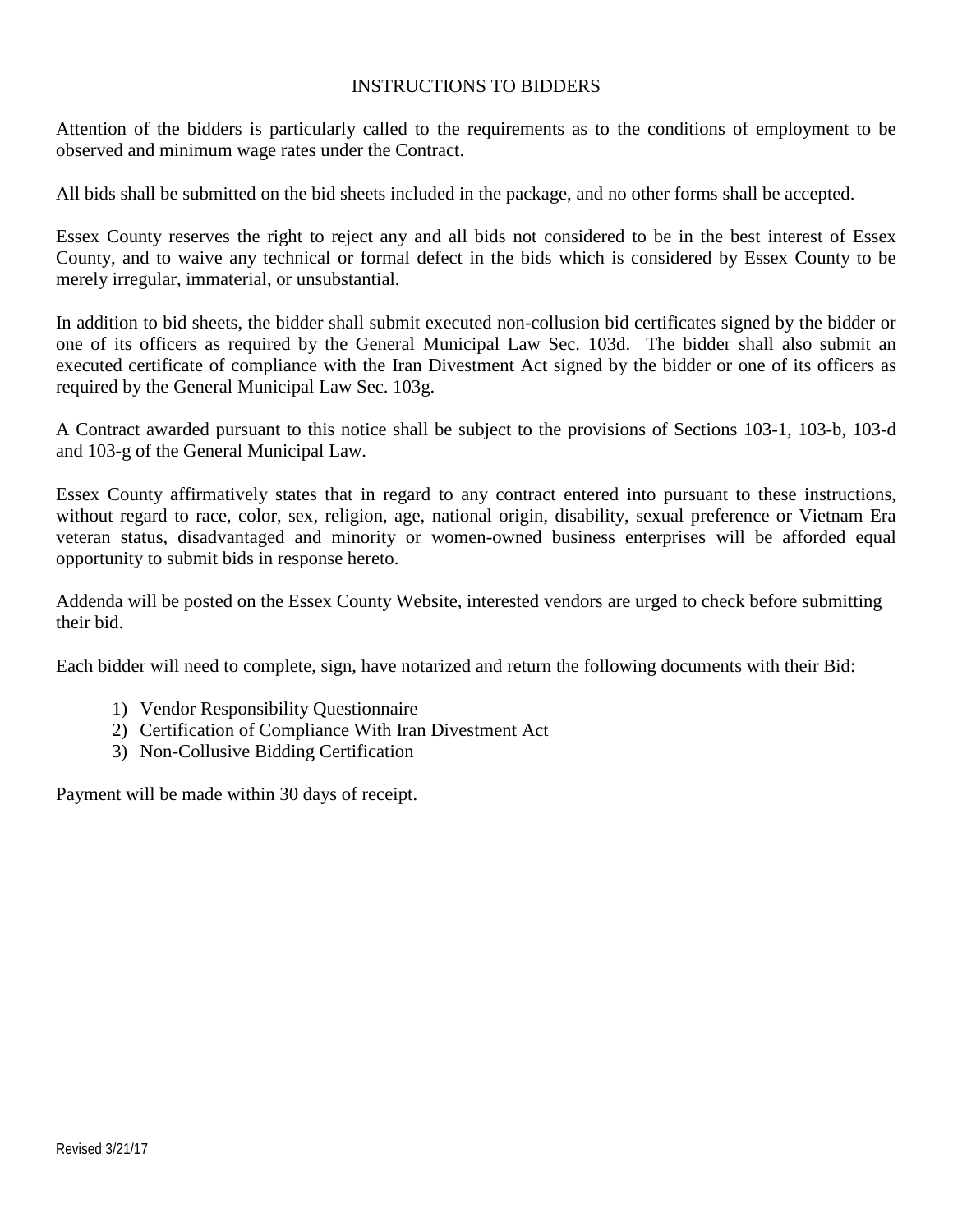## SPECIFICATIONS

It is the intent of this specification to describe replacement Lighting Panels with 24 Inputs and up to 32 Circuits and Load Relays used in the existing Energy Management and Control Systems. The units supplied to this specification shall meet or exceed the following requirements.

#### 1. GENERAL:

Essex County will provide the labor to install the units. The bidder shall program the panels and provide technical support for the installation, checkout and startup of the panels. The installation will occur on a weekend.

The system will be web based and have remote access via smartphone, tablet or PC so scheduling changes may be made.

The bidder shall specify the make and model of the Lighting Panels it proposes to furnish and must submit with the bid proposal a specification sheet describing the units bid including warranty information.

#### 2. SPECIFICATIONS:

Lighting Panels equivalent to: ABL-Lighting Controls & Design

| Quantity | Catalog $#$                                 |
|----------|---------------------------------------------|
|          | <b>GR2432 ENC SM NE1</b>                    |
|          | GR2432 INT 32NCL DTCMOD DV                  |
|          | <b>GR2432 INT 32NCL REMOTE DV</b>           |
|          | <b>GR2432 INT 16NCL DTCMOD DV</b>           |
|          | <b>GR2432 INT 16NCL REMOTE DV</b>           |
|          | GR2400 L2 PC232 115K DV SM NE1              |
|          | UNITY GX2                                   |
|          | ABL-Sensor Switch - CONTROLS SYSTEM STARTUP |

#### 3. MINIMUM QUALIFICATIONS:

The bidder shall be able to provide Technical Support for Lithonia panels.

#### 4. WARRANTY:

Standard Industry Warranty issued by Manufacturer.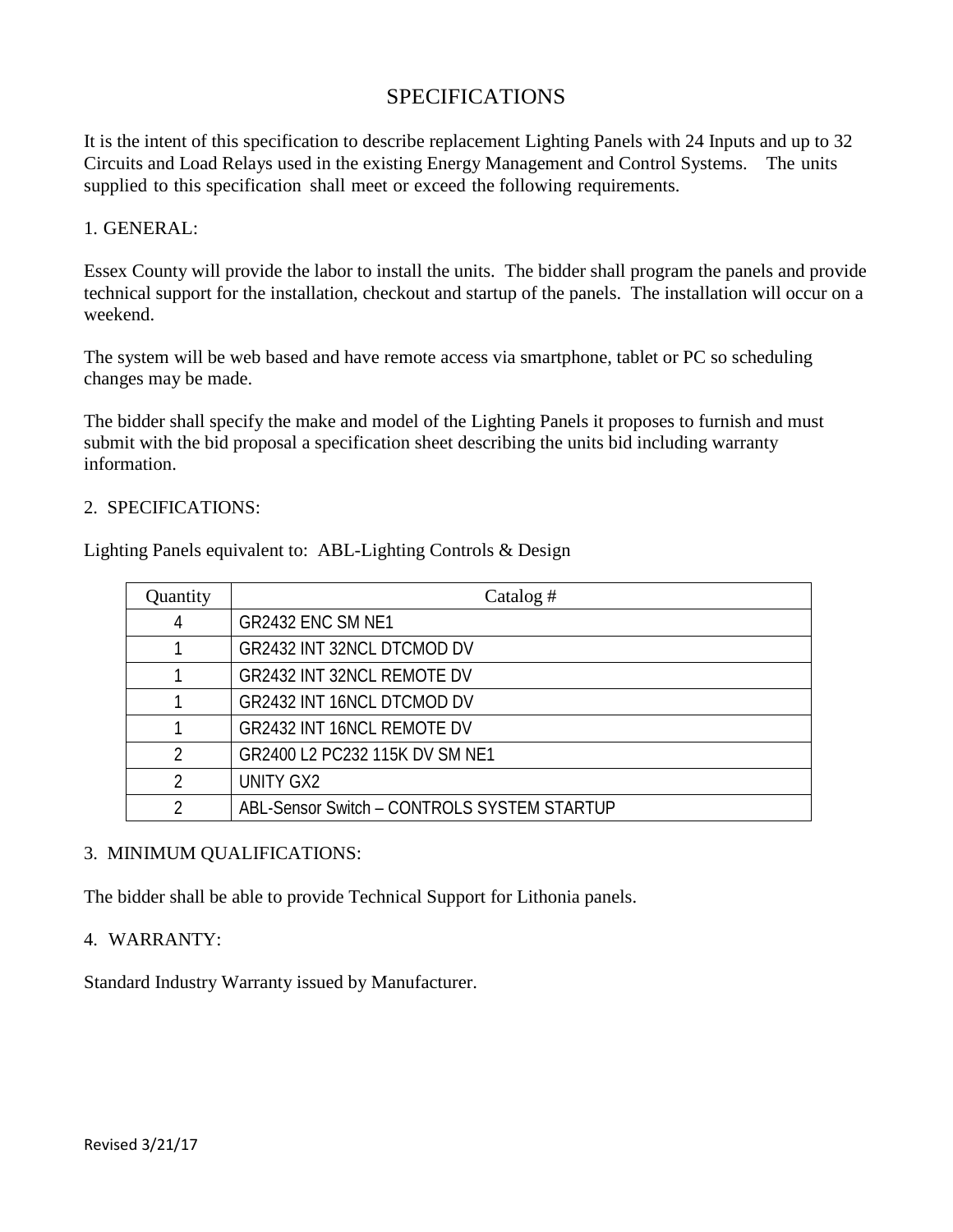### *EXHIBIT C*

#### *INSURANCE REQUIREMENTS – PUBLIC WORKS CONTRACTORS*

I. The Contractor *and each of its subcontractors* shall procure and maintain during the entire term of the contract the following required insurance:

- *Commercial General Liability Insurance* \$1,000,000 per occurrence / \$2,000,000 aggregate, including coverage for liability assumed by contract, completed operations, explosion, collapse, underground hazard and products liability. *Automobile Liability*
- \$1,000,000 combined single limit for owned, hired and borrowed and non-owned motor vehicles. *Workers' Compensation*
	- Statutory Workers' Compensation and Employers' Liability Insurance for all employees.
- *Owners & Contractors Protective Liability Insurance* \$2,000,000 per occurrence / \$2,000,000 aggregate.
- *Excess/Umbrella Liability Insurance* \$1,000,000 per occurrence / \$2,000,000 aggregate.

II. Notwithstanding any terms, conditions or provisions, in any other writing between the parties, the Contractor hereby agrees to name the County as:

- (a) an *additional insured* on the Contractor's Commercial General Liability, Automobile Liability and Excess/Umbrella Liability insurance policies, and
- (b) a *named insured* on the Owners & Contractors Protective Liability Insurance Policy.

III. The policy/policies of insurance furnished by the Contractor shall:

- $\rightarrow$  be from an A.M. Best rated "A" New York State licensed insurer; and contain a 30-day notice of cancellation
	- contain a 30-day notice of cancellation
- IV. The Contractor agrees to indemnify the County for any applicable deductibles.

V. Contractor acknowledges that failure to obtain such insurance on behalf of the County constitutes a material breach of contract and subjects it to liability for damages, indemnification and all other legal remedies available to the County. Prior to commencement of work or use of facilities, the Contractor shall provide to the County proof that such requirements have been met by furnishing certificate(s) of such insurance, and the declarations pages from the policies of such insurance. The failure of the County to object to the contents of the certificate(s) and/or declarations pages, or the absence of same, shall not be deemed a waiver of any and all rights held by the County.

VI. All certificates of insurance will provide 30 days notice to the county of cancellation or non-renewal.

VII. Contractor and subcontractor waives all rights of subrogation against the owner and will have the General Liability, Umbrella Liability Workers' Compensation policies endorsed setting forth this Waiver of Subrogation.

VII. All policies will also contain no exclusions with respect to Section 240 and 241 of the NYS Labor Law.

IX. The County shall be listed as an additional insured on a primary and non-contributory basis.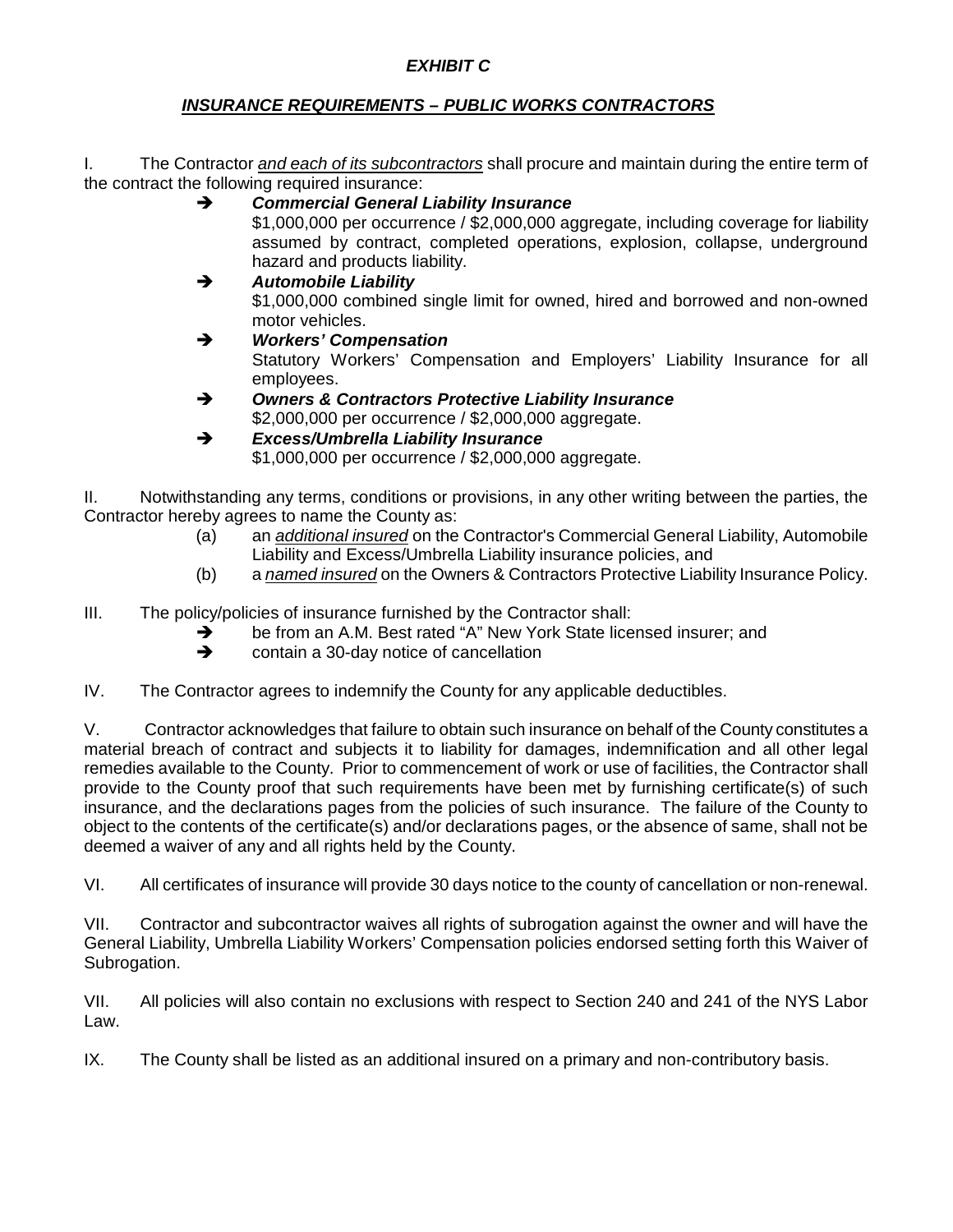# **PROPOSAL**

agrees to furnish Lighting Panels to Essex

County, as called for in the Specifications.

## **EQUIPMENT**

| Quantity       | Manufacturer / Model | Amount Each  | Total |
|----------------|----------------------|--------------|-------|
|                |                      |              |       |
|                |                      |              |       |
|                |                      |              |       |
|                |                      |              |       |
|                |                      |              |       |
| 2              |                      |              |       |
| 2              |                      |              |       |
| $\overline{2}$ |                      |              |       |
|                |                      | <b>TOTAL</b> |       |

**LABOR (programming, technical support at installation, checkout & startup)**

| IN WORDS                                                       | IN NUMBERS |
|----------------------------------------------------------------|------------|
| Please submit manufacturer warranty information with Proposal. |            |
| Bidder:                                                        |            |
| By:                                                            |            |
| Title:                                                         |            |
| Address:                                                       |            |
| Dated:                                                         |            |
| Telephone:                                                     |            |
| Fax:                                                           |            |
| Social Security/Federal ID No:                                 |            |
| Email:                                                         |            |